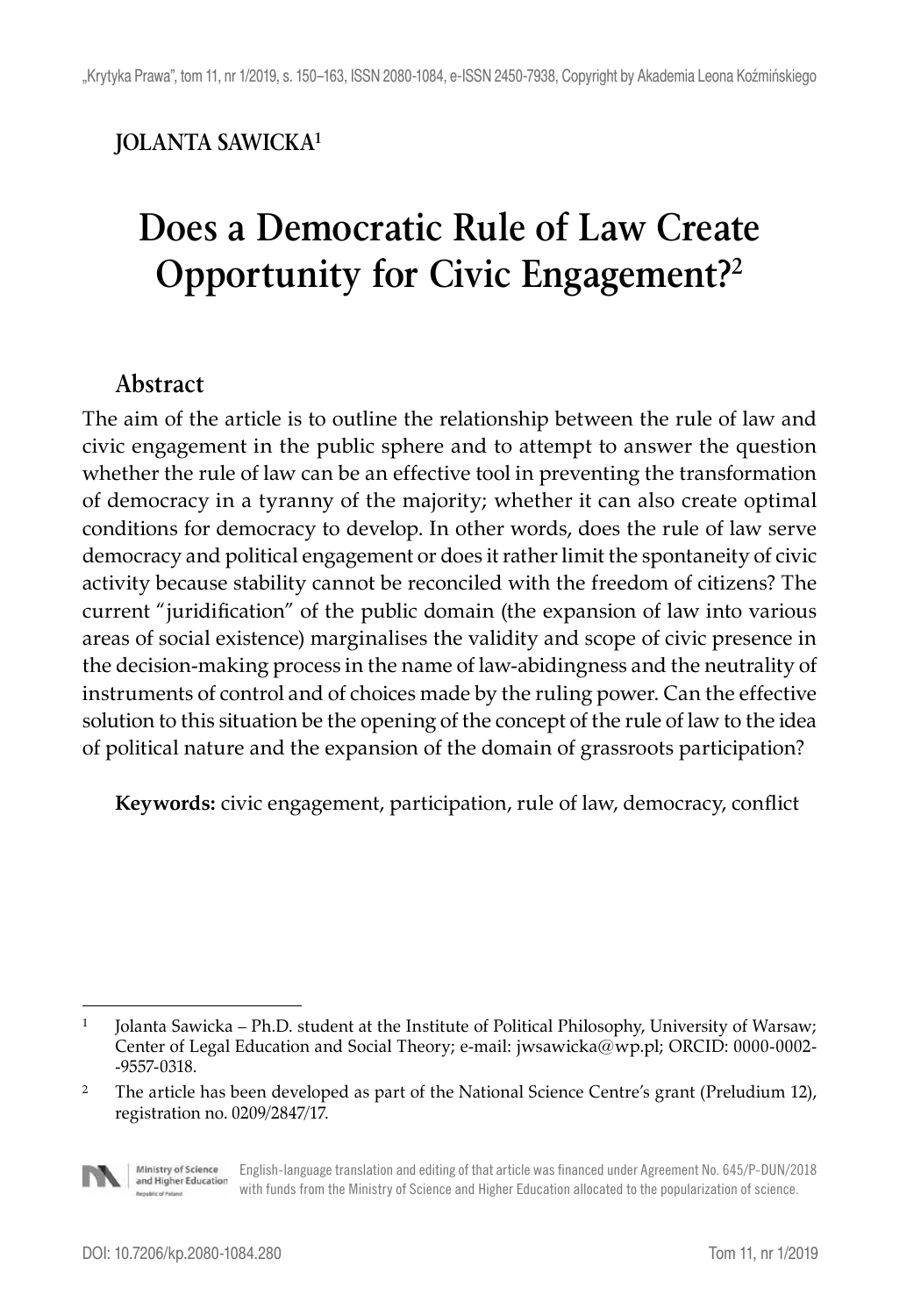$\prod$  he history of humankind of the 20<sup>th</sup> century, abounding with different forms of absurd violence and pointless cruelty of totalitarian systems, makes one highly formation by Parks of Change and a gauge changed that t think of words spoken by Barbara Skarga, who once observed that the "human is not a beautiful animal". Despite all the evil of the time, which she eye-witnessed herself, the Polish philosopher managed to remain rationally optimistic, but the experience of European societies questioned the legitimacy of this anthropological optimism present in the earlier political culture. As communities, we are capable of doing anything to another human. What we need is a legitimisation of our action and a common fear and disinformation. The past does not cease to provoke reflection. This time, this reflection concerns the way in which we can keep the public sphere (understood broadly as the domain of communities, various relationships and group political-economic-legal interests, free of bias or privilege, open to opinions on important public matters, to the needs and activity of citizens) safe from similar disasters. The way in which we can protect democracy from its natural inclination to self-destruction, from pathologies inherent to its structure.<sup>3</sup> As a result of the search for an answer to the said question, law has become the main point of concern as a guarantee of harmony, peace, and security. And although the history of the idea of the rule of law is long and multifaceted, the experience with totalitarianism has caused a great interest in this concept and in its relationship with democracy.

<sup>3</sup> It seems reasonable to quote Jacques Derrida's concept of *la démocratie à venir* here, which is a concept of a democracy that never is, one that is always to come, postponed by its own inherent and irremovable flaw in the form of an autoimmune logic that governs it, as the French deconstructions puts it. What it means is that it has been known since the very beginning of democracy that the system contradicts itself, in fact. On the one hand, it becomes a promise, and on the other – a threat; a Janus nature of democracy makes it both an opportunity and a risk at the same time. This element of autoimmunity makes it impossible to define or specify the nature of democracy, and to protect it effectively against various treats such as arbitrariness or usurpation of power. But thanks to this flaw, this imperfection, democracy becomes a live system, one that develops, collaborates in the spirit of "unity of differences", a system open to change. The question is whether given such assumptions and understanding of democracy, the rule of law could prevent its self-destructive processes or whether the same rule of law would be identified as a pathogen posing a threat to this fluidity and indeterminacy of democracy. And lastly – would the rule of law require civic engagement in order to retain its stability, or perhaps the political involvement of individuals would be interpreted as a source of destruction and chaos? Cf. J. Derrida, *Rogues: Two Essays on Reason*, Stanford University Press 2005, pp. 78–94.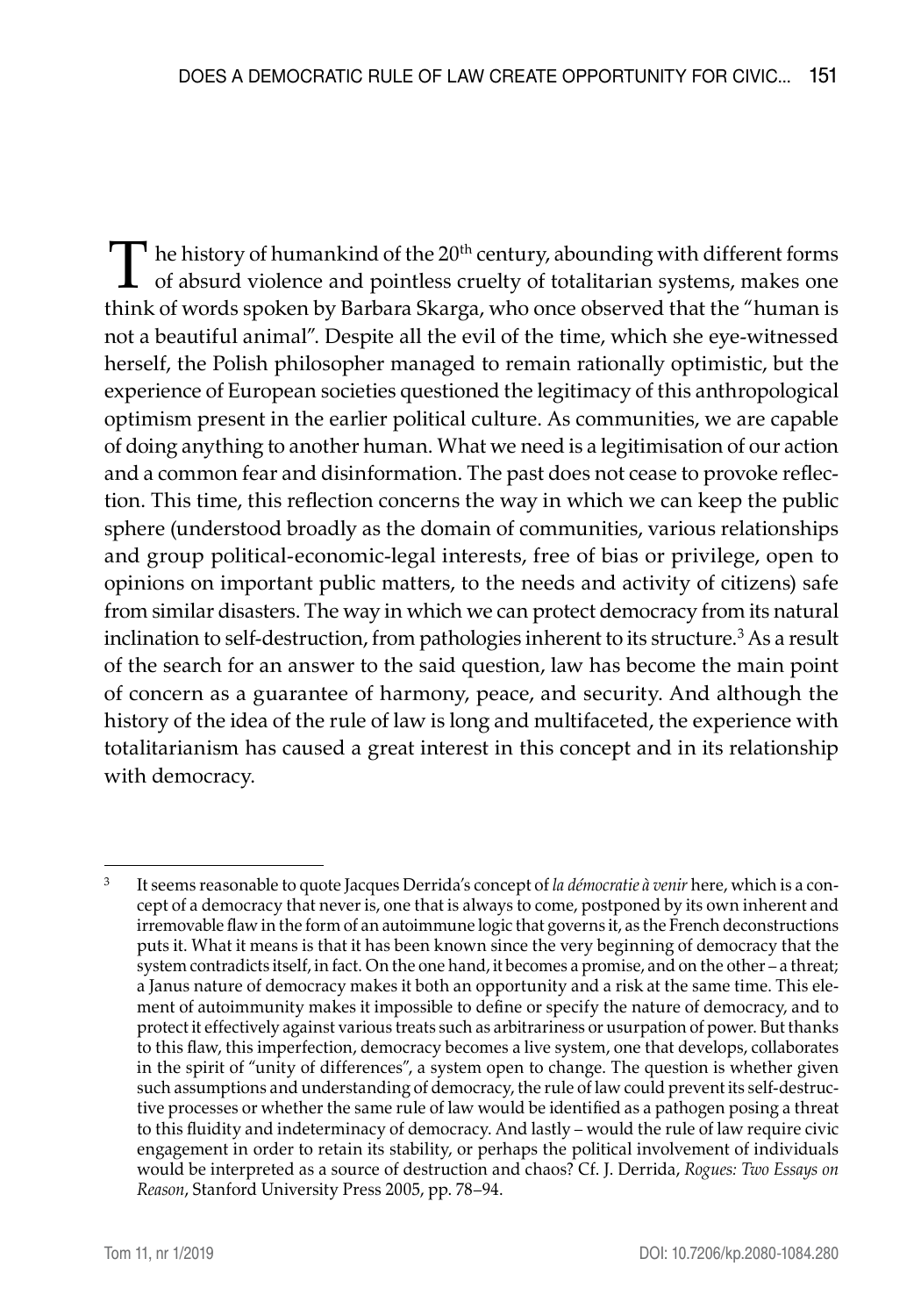The idea of the rule of law<sup>4</sup>, like democracy, causes much difficulty when it comes to both defining and practising it. But despite these two types of aporia one can get the impression that the rule of law has been supplanting the idea of democracy more and more effectively because of the growing level of dissatisfaction with the latter (especially with its liberal variant)<sup>5</sup>. On the other hand, though, we can now witness a decline of the rule of law, manifested in the broadly defined "juridification" of the social-political life or, as the examples of Poland and other post-Communist states clearly show, in the problems concerning the Constitutional Tribunal, related mainly to the undermining of the legitimacy of the existence of this institution in its current form.

In his classical work entitled *Introduction to the Study of Law of the Constitution,* Albert Venn Dicey described the main characteristics of the rule of law. These are: the supremacy and predominance of law over arbitrary power, equality of rights and before the law, and respecting and practicing the principles under the constitution.<sup>6</sup> The rule of law means thus subordinating power to law and governing according to its provisions. Law as the foundation of community life defines the scope and the content of civil liberties, of the relationships between authorities and society, and determines the nature and range of the institution of control of law-abidingness in the form of independent courts. This is one possible definition, of course. There are more of them.<sup>7</sup> But it is not so much about the history of the rule of law as about the principles at the foundation of the idea, about the objectives set to be achieved as part of it. And about whether we are able to supplement or extend the notion of civic political engagement thanks to this concept.

The rule of law is understood generally as a pattern, a structure (a political idea) whose aim is to grant stability and predictability, individual freedom, and justice and protection against the arbitrariness of power exactly through law, effected and enforced by setting the limits between what is permitted and what is forbidden. It is a rationalistic and universalistic construct that wants to use law to make community, political, and economic life balanced, harmonious, consistent; it strives to place this multifaceted and multilayered life outside the domain of conflict. Such a model of the rule of law, especially dominant in contemporary analyses, is based on a liberal understanding of freedom, which is of a negative nature, which there-

<sup>4</sup> See: M. Krygier, *Rule of Law (and Rechtsstaat)*, [in:] *International Encyclopedia of the Social Behavioral Sciences*, 2nd ed., ed. by J.J.D. Wright, Vol. 20, Oxford 2015, pp. 780–787.

<sup>5</sup> Cf. idem, *Four Puzzles about the Rule of Law: Why, What, Where? And Who Cares?*, [in:] J.E. Fleming (ed.), *Getting to the Rule of Law*, New York 2011, pp. 64–104.

<sup>6</sup> See: A.V. Dicey, *Introduction to the Study of Law of the Constitution*, Indianapolis 1982, pp. 107–122.

<sup>7</sup> See: Z. Tamanaha, *On the Rule of Law: History, Politics, Theory*, Cambridge 2004, pp. 91–113.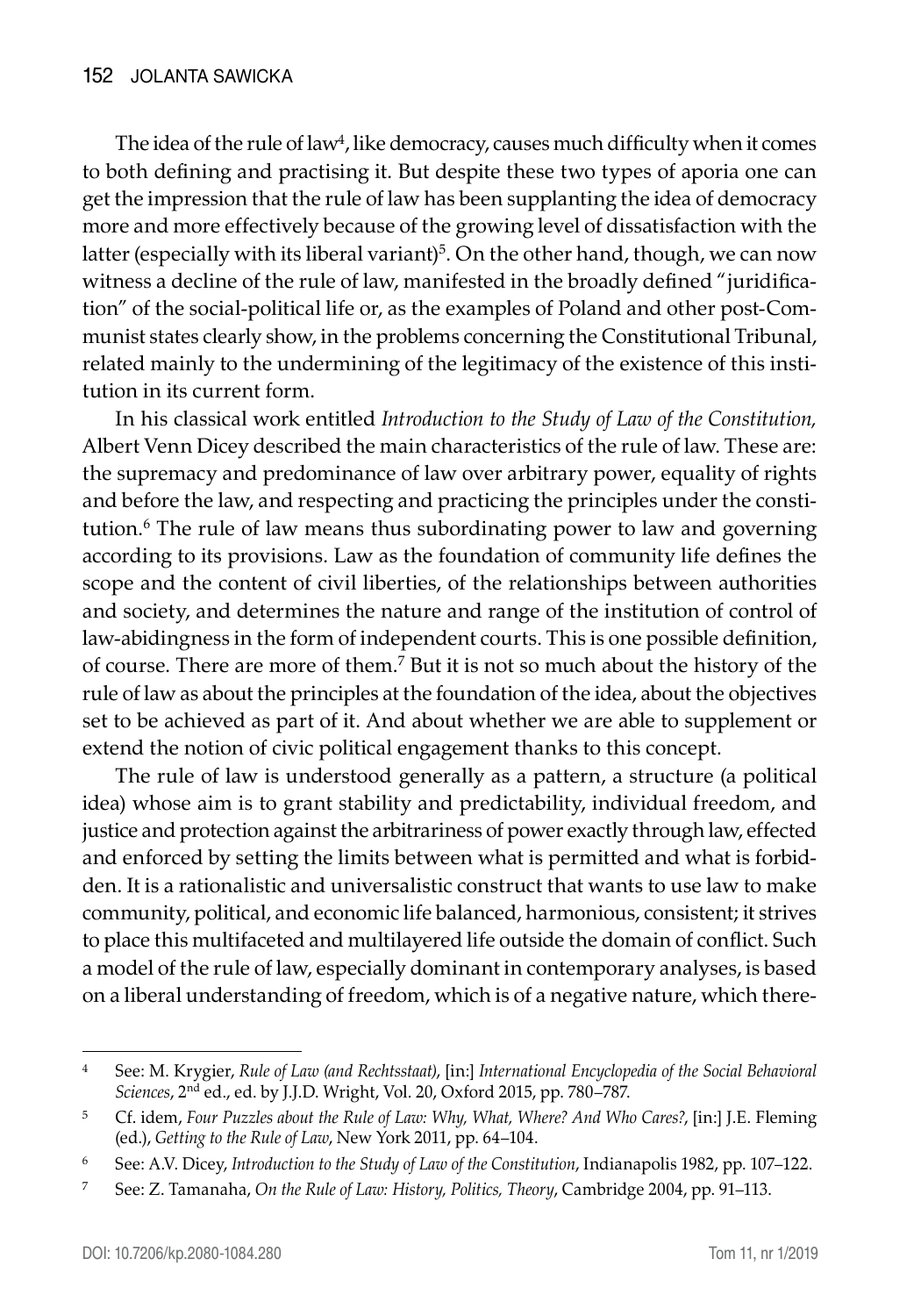fore makes it a "freedom from". The limit of individual autonomy is demarcated by the *non-harm principle*, put forward by John Stuart Mill, described in his *Utilitarianism*, and very well grounded in political thought. But "non-harm" and "freedom from" are just one side of the coin. If we content ourselves with the above and consider them a superior value, one that lays the foundation for a legal and political system, what guarantee do we have that pluralism, so much appreciated and universally valued, does not become a particularism? The "democratic rule of law" is a syntagma which in reality holds two different systems, two different ways of understanding political power within itself. Democracy is not afraid of political passion. It actually draws its energy from this passion (quite often paying a high price for it). Meanwhile, the rule of law is governed by a postulate of neutrality (this neutrality being superficial and unfeasible in conditions typical of humankind), and especially of rationality. Emotions cause chaos. Pluralism and sensitivity of a democratic state emerge and disappear in conditions that are never obvious, never correctly predicted. The rule of law, in turn, emphasises the significance of individualism and perceives individuals in separation from the social context and its impact.

The rule of law being an attempt to make the dreams of classical liberalism come true in the form of a state being a "watchman" is actually an attempt to beguile the social reality. Even if the concept's foundation is based on an assumption of kind, well-meaning authority, which protects the fundamental liberties of individuals and maintains the right balance using universal rules and well-designed law (as if law was not a product of human minds), how can a civic community be guaranteed such kindness? The protection of liberty, maintaining balance, redistribution, and control in the name of law-abidingness, of this very liberty and balance, are the main sources of the abuse of power.8 The "law above all" is insensitive to political tensions and people's emotions. In a democracy, the transparency and clarity of the rules governing the community are important as well, of course. But it is impossible to foresee everything, all the disputes and conflicts that may take a yet unknown course and form, and concern completely new issues. In other words, an assumption that political power will regulate citizens' actions and behaviour using the law justifies a concern that a democratic rule of law will be/is democratic only by name rather than raising hopes for civic engagement and a real political choice. In such circumstances, what provokes a discussion is not "a model of living in compliance with the law", but rather a model of living "not in compliance with the law". So what to do with different, alternative ways of life within a society? What about ethnic, religious, sexual minorities, various professional groups – meaning not individuals but communities, who can also claim their rights? Will they

<sup>8</sup> Cf. M. Walzer, *Polityka i namiętności. O bardziej egalitarny liberalizm*, Warszawa 2006, pp. 126–133.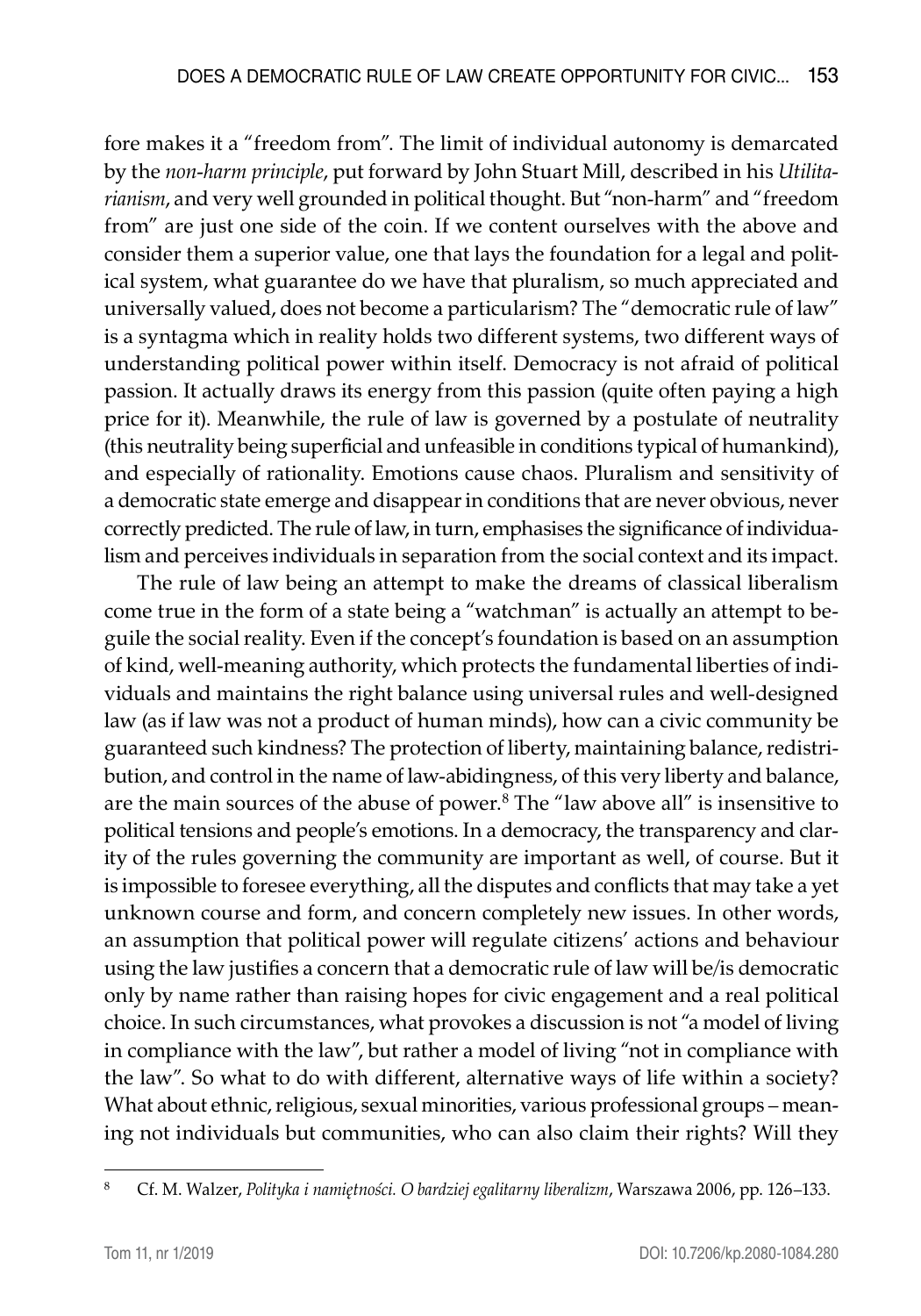find a place for themselves and a way to function freely under the rule of law, or will they be treated as illegitimate and irrational underclass forms of life? In private disputes, each citizen is equal in their rights and before the law. But what about public disputes, where the parties thereto are not individuals but collective entities...

A liberal rule of law is based on fundamental human rights, which means that they do not concern the social, civic – i.e. community – rights. It seems that the republican definition of liberty is more in favour of political engagement.<sup>9</sup> Such a liberty is understood as the ability to participate in the public domain. "Freedom from", which implicitly assumes another important aspect – the absence of domination. What does this absence of domination mean? In simplest terms, it means the absence of **sources** of domination, that is the absence of arbitrariness which is the cause of domination. And for this reason, the liberty in the republican terms is fuller as it clearly stresses that an individual "freedom from" as an absence of external interference with the choices made is an essential – but not sufficient – condition for the protection of liberty against the arbitrariness of power. Besides, "freedom from" gives only one choice – that of non-participation, and closes an individual in a world defined by law-abidingness and individual needs and preferences. Alone, such an individual stands no chance of defending oneself against the said arbitrariness. Such a defence is possible only when acting collectively, that is having the "freedom to", which involves much more choice and engagement. The reason for the existence of political engagement is liberty, and we experience liberty because we act together – not alone. Individual, internal freedom is politically insignificant, as Hannah Arendt rightly notices<sup>10</sup>; it is not manifested externally, it is only a state of mind, inaccessible to anyone from the outside. Freedom in the public domain, in turn, becomes an element of the real world, it materialises itself, gains in decision-making power. "Freedom to" is the basis of political engagement, which the concept of the rule of law seems to overlook.11 Can a republican rule of law be an alternative to the democratic rule of law? Taking only the view on freedom into account here, one could actually propose such a hypothesis. Elements of republicanism implanted into the rule of law could produce a civic rule of law. The risk of such a rule becoming a domain of the elite will not arise out of the limited access to the public domain (by e.g. defining the category of citizens, establishing various kinds of qualifications) but only out of the fact that a man as a political subject can choose

<sup>9</sup> See: Ph. Pettit, *Republicanism. A Theory of Freedom and Government*, Oxford 2002, pp. 27–41.

<sup>10</sup> See: H. Arendt, *Kondycja ludzka*, Warszawa 2000, pp. 33–39.

<sup>11</sup> Cf. A. Czarnota, *Republikańska koncepcja rządów prawa, albo co historyk idei może dać filozofowi prawa*, [in:] M. Maciejewski, M. Marszał, M. Sadowski (eds.), *Tendencje rozwojowe myśli politycznej i prawnej*, Wrocław 2014, pp. 177–188.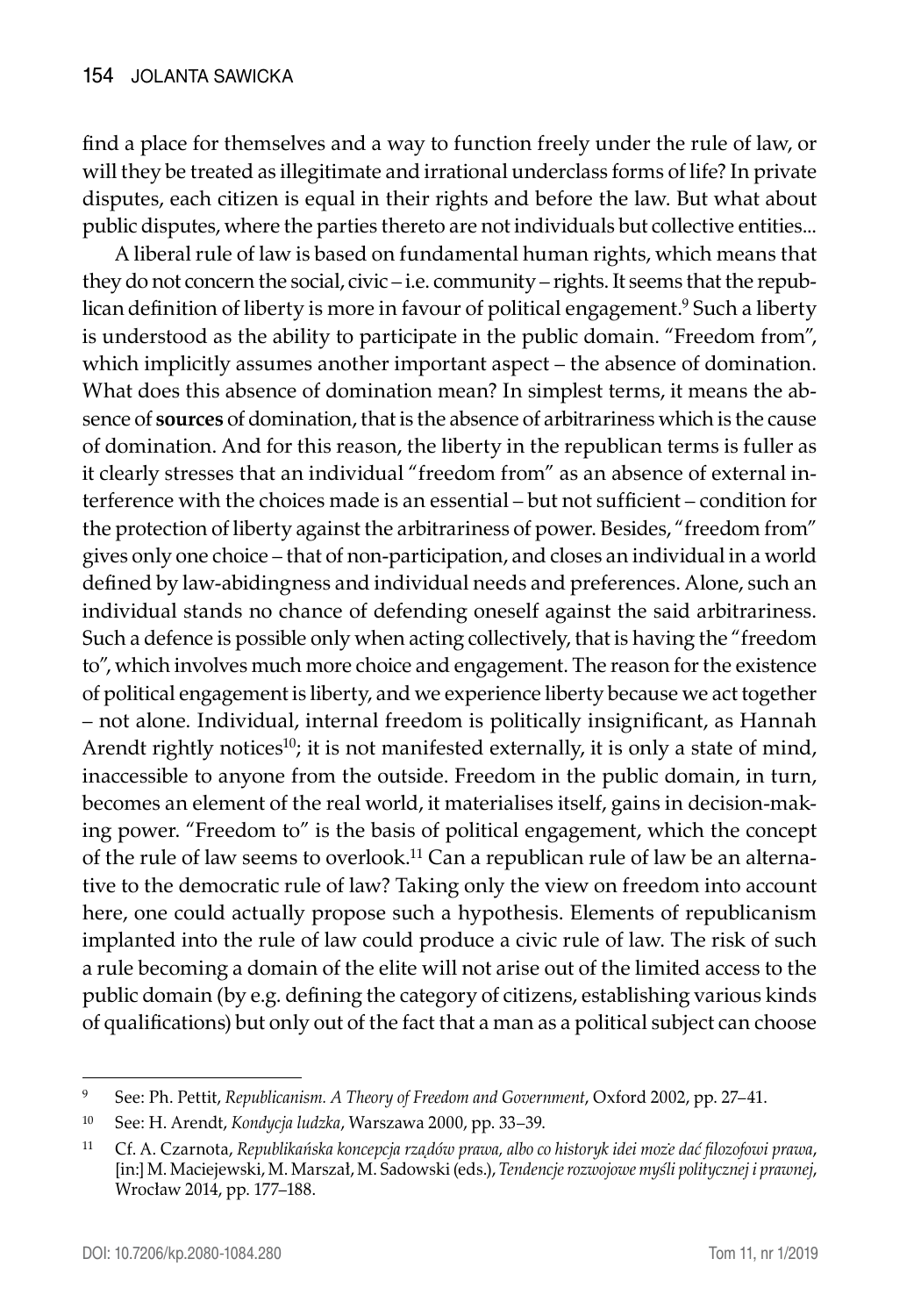between a "freedom from" and a "freedom to" when it comes to engaging oneself in the public domain.

There is no doubt that the rule of law – combined with the principle of respecting and granting civil liberties – supports democracy. But is support the same as civic engagement? On the theoretical level we could, of course, consider the rule of law as conditions in favour or against civic engagement. But the issue is much more complex if looked at from a practical perspective. Who, then, should eventually decide on what the rule of law actually is? Apart from this, liberalism puts a great emphasis on institutions. Courts, tribunals, and many other elements of administrative apparatus in the service of the impartiality of law and the adopted solutions tend to institutionalise the rule of law and, in consequence, to create space for experts – not for citizens. The problem with experts is that they have thorough knowledge about a given part of community life, but they are not able to describe and interpret this part in a broader context; also, expert groups tend to become hermetic, which makes them an element of threat instead of support. In other words, while the rule of law is to provide for a guarantee and protection of freedom, equality, and order for the sake of citizens, doesn't it involve restricting civil liberties for the sake of this very order in practice? What is order within the framework of the rule of law then? The rule of law, like any other rule, needs first to take control of – or simply control – the freedom of people in order to distribute it justly later on, which means offering enough freedom for a citizen to become obedient voluntarily – not under compulsion. But freedom in the public sphere, in politics does not go hand in hand with order construed in such a way. Where there is civic engagement and freedom there is no predictability and certainty. Political involvement is building the tower of Babel, not an ivory tower. The rule of law intends to arrange for a public domain that is resistant to the changeability of the needs and demands of the citizens. "The rule of law" shall not be understood as an antithesis of "the rule of man". But sometimes there is a point in such an interpretation. It actually reveals a very important difference. In both cases we are dealing with an outcome of human activity – negotiation, compromise, arrangements, interpretations, decisions regarding what becomes the indicator of behaviour and action, encompassing all members of a given community. But in the case of *the rule of law,* this human aspect is ignored and hidden behind a veil of objectivity, of the "neutrality of values" it is to serve. As part of the rule of law, the order upon which a state is to be founded is viewed not as an achievement of mankind but as an outcome of law and procedures independent of and insensitive to the changeability and subjectivity of individuals; resistant to political, economic, and social factors. The rule of law has been arranged, approved, and set in motion. Like in a deistic vision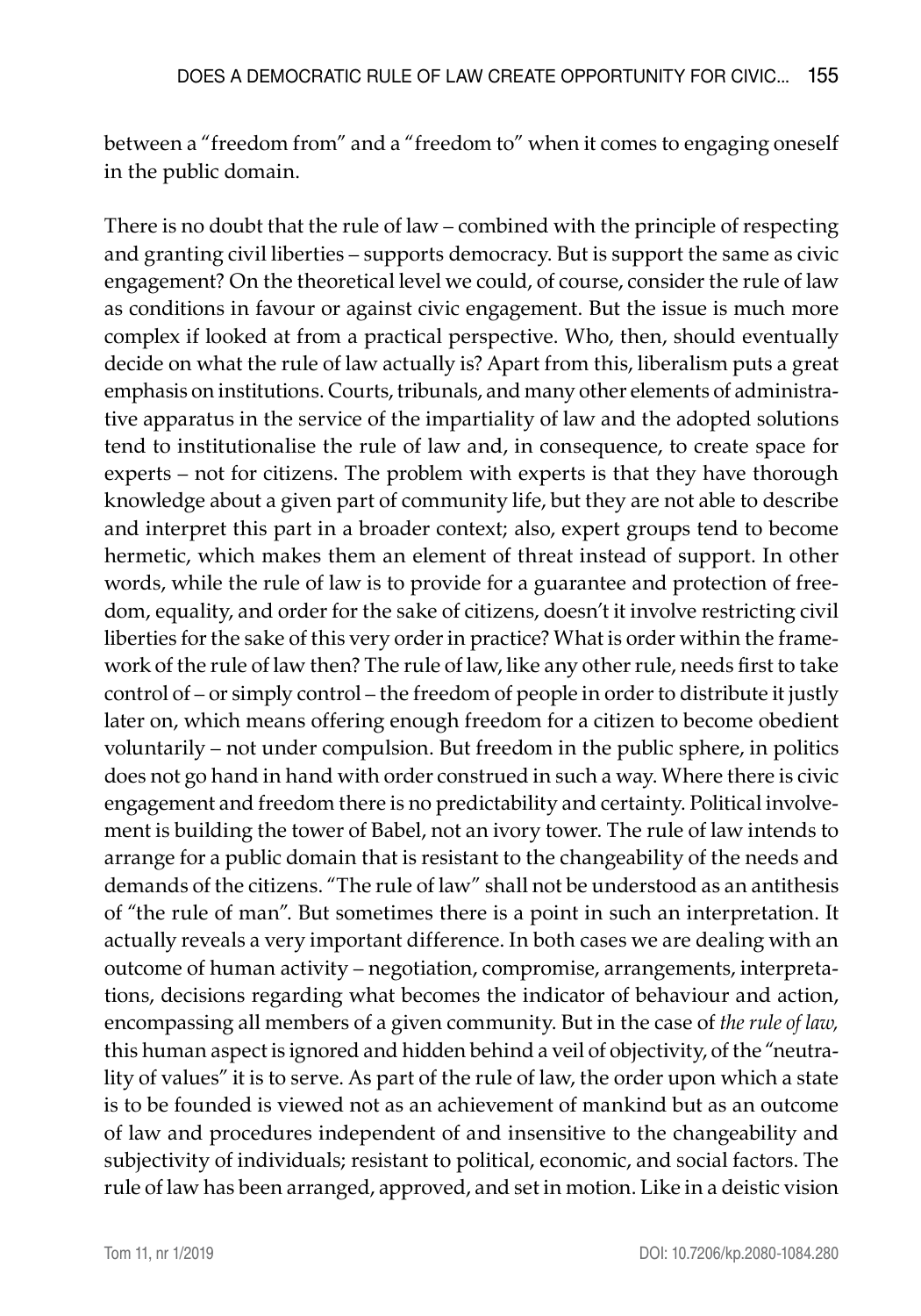of the world, the rule of law has become a clockwork mechanism independent of the Creator, responsible for the efficient and collision-free functioning of other elements. The rule of law in its liberal variant – as an impersonal political ideal – is to guard the order, safety, and liberty, protect its subjects from the arbitrariness of power. A perfect concrete foundation where neither public sphere nor political engagement have a real chance to emerge and develop.

*The rule of law* is a set of formal and procedural principles. Such a rule guarantees: generality, universality, clarity, transparency, stability, and predictability of norms governing the society. In other words, *the rule of law* concerns the manner of managing a community. **Managing**, not co-ruling. This is a significant difference which proves that *the rule of law* is more of a guardian than a lodestar. Managing requires subordination and obedience. Co-ruling – independence and involvement. If the rule of citizens starts and ends with the phenomenon of common electoral law, we are dealing with a mere illusion of civic freedom and decision-making power, meaning a causative power within the framework of *the rule of law*. Elections reduce citizens to turnout and statistics. Their participation in the decision-making process is minimal – if not entirely insignificant. A democracy involving voting in reality only means that citizens act mainly as voters, not as a co-ruling collective entity. But some theoreticians claim that a common electoral right and participation in elections are enough to make a democracy really democratic and citizens actively engaged. They explain this by saying that eventually there is no certainty that civic engagement in the political everyday between elections will actually mean a greater or significant impact on the decisions made. In his book entitled *Political Man*, sociologist Seymour Lipset argues that a continued civic engagement, especially at a high level, is nothing good, and that the claim that an active attitude of citizens in the area of political or economic decision-making is not always desired can have disastrous effects. By referring to the example of Germany of the 1930s, Lipset shows the possible negative consequences resulting from civic engagement, taking the form of a decrease in the level of social cohesion, translating into a collapse of the democratic process. He believes that elections and a universal electoral right are enough to participate in the decisions made by a democratic power and to keep the system stable. Whether these measures are effective and have an impact on the actual rule does not depend on the form of the electoral right but on the conditions in which this right is exercised.<sup>12</sup> The scepticism of the political engagement

<sup>&</sup>lt;sup>12</sup> "Participation by the members of an organization or the citizens of a society in political affairs is neither a necessary nor a sufficient condition for rank-and-file influence on organizational or government policy. On the one hand, members may show a low level of political participation in an organization or society, but still affect policy by their ability to withdraw or contribute election support to one or another of the different bureaucracies competing for power. On the other hand,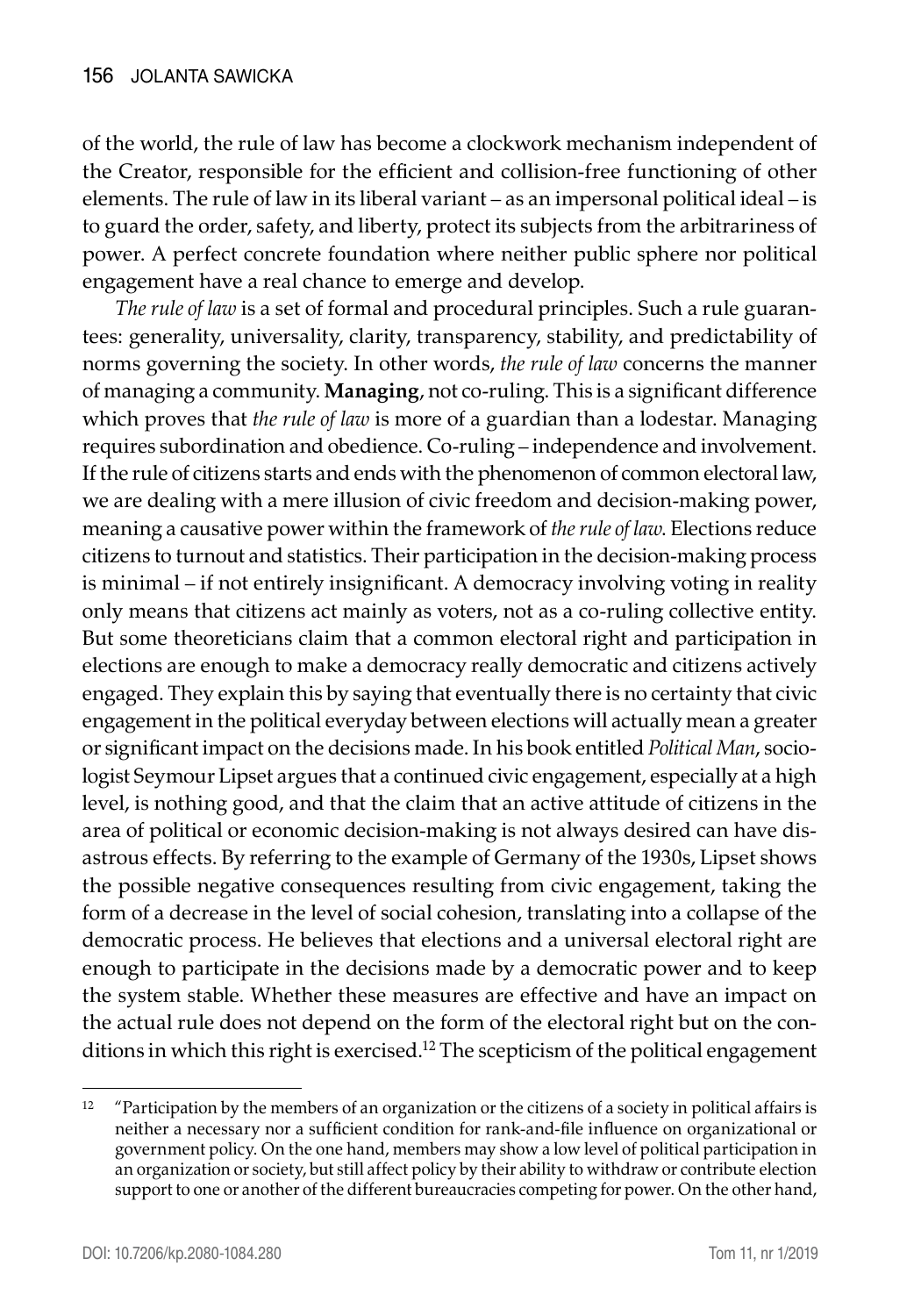of citizens is also fuelled by the range of anecdotes about the competence of citizens, like the telling one quoted here (and rather mistakenly attributed to Churchill as there is no source to prove that the British Prime Minister actually said so): "the best argument against democracy is a five-minute conversation with the average voter" or "whenever you're right, you're in the minority". A large number of scientific publications on the creation and manipulation of public opinion according to the authorities' interest<sup>13</sup> could convince the unconvinced that the majority of citizens are political, social, and economic ignoramuses $14$ , unable to express their opinions in a clear and understandable manner, supporting them with arguments<sup>15</sup>. Therefore, calling for increased civic participation seems to be a kind of irrationality, or an aspiration for political self-destruction. But a just and open participation in the decision-making process is important in the context of the legitimisation of democracy (legitimisation of power), and this is why it requires citizens' presence. Apart from this, taking different social groups and their arguments into consideration works in favour of transparency of the public sphere. Decisions concerning matters of significance to an entire society may not be made behind closed doors of expert-run offices. The justification for the adopted policy must go hand in hand with its universal approval. And this is one of the differences between democracy and authoritarianism. Decisions made by experts are not rooted in society, and thus have no support in society. Although the decision-making competence of citizens may be questionable and give rise to scepticism, this should not be a reason to limit their participation in the decision-making processes. Refusing citizens the right to participate in political life on the grounds of the lack of the said competence leads to effects opposite to those intended since this causes a crisis of legitimisation and a loss of motivation to search for information and exchange views between

a membership or citizenry may regularly attend meetings, belong in large numbers to various political organizations, and even have a high rate of voting turnout, and yet have little or no influence on policy". S.M. Lipset, *Homo politicus. Społeczne podstawy polityki*, Warszawa 1995, p. 190.

<sup>13</sup> See: C. Sunstein, *Infotopia: How Many Minds Produce Knowledge*, Oxford 2006.

<sup>14</sup> There is an interesting book discussing the issue of political ignorance entitled: *Democracy and Political Ignorance: Why Smaller Government is Smarter.* It describes and analyses the political ignorance in the United States (but ignorance is rarely bound by state borders, so the conclusions presented in the book can be applied to other countries as well), becoming an interesting supplement to and perspective on the issue of civic competence and ignorance-bred threats to democracy. The book tries to give an answer to a very important question: whether the electorate of today is able to comply with the requirements set by democracy theoreticians. See: I. Somin, *Democracy and Political Ignorance: Why Smaller Government is Smarter*, Stanford 2016.

<sup>15</sup> See: H. Landemore, *Democratic Reason. The Mechanism of Collective Intelligence in Politics*, [in:] H. Landemore, J. Elster (eds.), *Collective Wisdom. Principles and Mechanisms*, Cambridge 2012, pp. 251–289; eadem, *Democratic Reason. Politics, Collective Intelligence, and the Rule of the Many*, Princeton–Oxford 2013, pp. 27–52.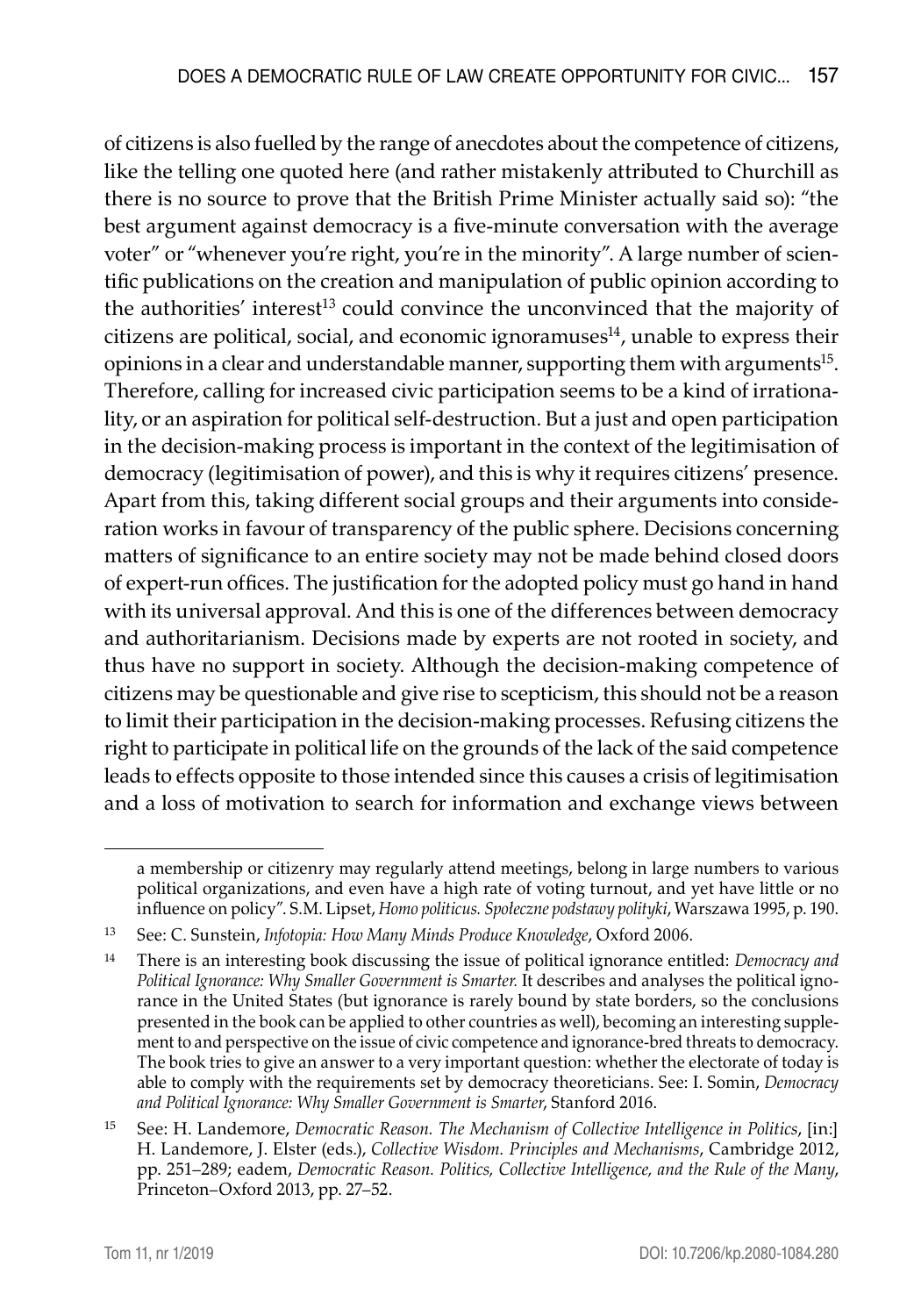citizens and authorities. The public sphere is dominated by expert opinions that often have nothing to do with genuine care for the future of communities and democracy, but endorse the interest of those who order them. Making do with settling disputable issues only by way of elections or procedures eliminates the dialogue between the rulers and the ruled from the public domain. Another thing is the question of whether acting for extending the margin for civic activity is actually in the authorities' interest. A greater civic awareness and a broader scope of opportunities to act only lead to threats in the form of defiance and resistance to the authority of those in power and of experts' knowledge. This is why a more important task for rulers is to create legal regulations that would curb democracy but leave its form and emblematicity "intact" rather than to extend the space for civic activity.

Still in the 1990s, right after the political transformation of the central and eastern part of Europe, citizens would live their lives in a very positive ideological mood, in an atmosphere of optimism and faith that after the fall of communism democracies and societies entered the right path of development, a path to a promising better world with a more authentic democracy. The free market was considered a cure-all, and liberal democracy – a universal system. Plus, the famous – but naive – catchphrase on the end of history, on reaching the promised land by the supporters of a free market and liberal democracy seemed to justify and sustain the said optimism. At present it turns out, however, that all the assurances, hopes, and slogans have suddenly disappeared or lost their *raison d'être*. The optimism about the future appeared to be a pipe dream of the intellectually blind. According to various surveys, half of Europeans are afraid that the lives of their children will be more difficult than theirs. Globalisation, of course, may be considered one of the reasons behind this. The era of globalisation has seen many changes taking place and social bonds becoming undermined. The civic society has no way to emerge and develop on an international level – let alone worldwide.<sup>16</sup> Therefore, decisions that have an impact on the everyday life of citizens are made outside

<sup>&</sup>lt;sup>16</sup> In the context of market globalisation, a question that arises instantly is one about the future of law itself and about state sovereignty. Where should the line between global and state law run? If such a line is maintained at all, that is. The difficulty in integrating various legal norms, the challenges in the globalisation of law do not therefore merely stem from cultural differences or different understandings of the function of law but, more importantly, from different economic interests. While global commercial law would be to support and facilitate transactions, one cannot ignore the other side of the coin in the form of restrictions and bans, which are always strongly opposed to, and even trigger international conflicts. Besides, we should not forget about simple rules that have always governed the world. Applicable regardless of the level of development of law, culture, politics or technology. Well-being and power are always strictly connected with one another. In an international arena, even one like the European Union, those more affluent are the more important players. Wealth is necessary to accumulate power, and power is essential to exercising authority. See: R. Appelbaum, W. Felstiner, V. Gessner, *The Legal Culture of Global Business*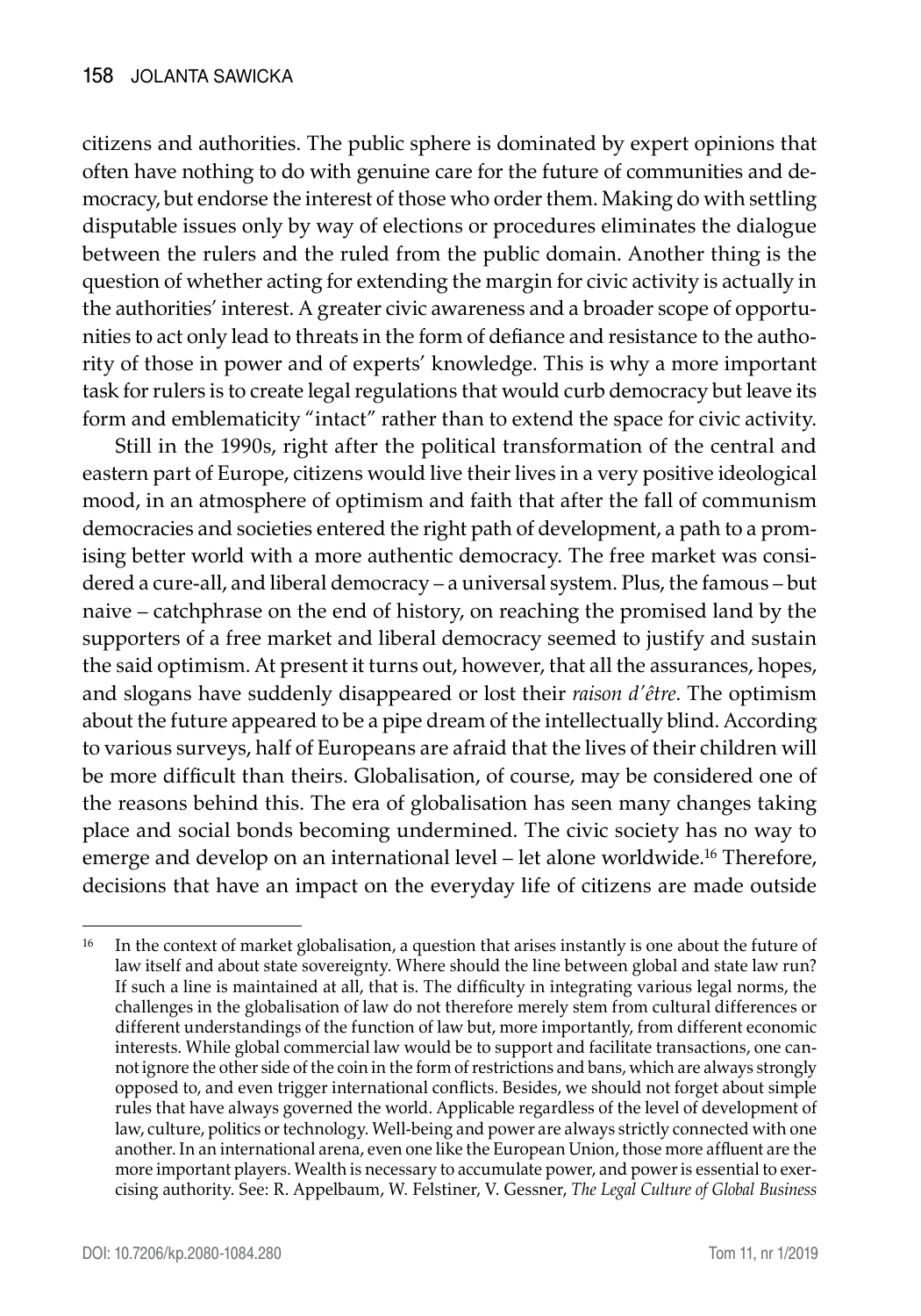national structures, even outside the framework of the European Union. In other words, such decisions take place outside of democracy, which makes the faith in the rationality of democracy considerably undermined, and citizens feel helpless and frustrated. Globalisation has made the world so much more crowded and multiplied it, so to speak. Therefore, it is perceived not only as an opportunity for development but as a process that got out of hand and it has become difficult – if at all possible – to curb and balance it. There is no doubt that globalisation has caused a crisis of the past ideas and definitions.17 It is increasingly harder for individuals to find one's place in today's reality and to understand the modern world. The crisis of democracy, representation, authority, truth, the migration of centres of political decision-making outside the level of a democratically chosen representation is not just an economic, legal, and political challenge. It is also an existential and mental challenge. The vision of the idea of democracy is gone and has been lost. Instead, we are left with only democratic guarantees. While they give citizens certainty that they will not be locked in prison without a reason and a trial, or that they can travel freely, they fail to encourage citizens to expect anything more of democracy; and this is also because citizens are even unable to expect more of it. Power has become dispersed. It is no longer where it usually used to be. Thus, it is very easy to bring about political apathy and a sense that democracy has become fiction, an empty structure of law. Without any influence on the decisions made in the public sphere, how can one speak of an authentic democracy, sensitive to the presence of citizens? Nowadays citizens are convinced that little can be done even at the state level because they believe that everything is dominated by a supranational interest, by global capital forces with the power to exert real impact. Such a diagnosis is by

*Transactions*, [in:] iidem, *Rules and Networks. The Legal Culture of Global Business Transactions*, Oñati International Series in Law and Society 2001, pp. 1–36.

<sup>&</sup>lt;sup>17</sup> Creating and developing a global legal order is strictly correlated to the question about the possibility for a global democracy to be established and exist. Institutional trust, clarity, and legal certainty are the foundation for stable democracies and citizen security. Is there then a real chance to achieve the above in the case of a formula that only deals with regulations and legal mechanisms instead of relying on entities taking responsibility for the decisions made? Is unification through law a sufficient guarantee for global justice or the political activity of citizens? For their autonomy in making political decisions? It seems that the future will give as the answers we need soon. Meanwhile, Dani Rodrik believes that a combination of democracy, globalisation, and sovereignty is doomed to failure. He has dubbed it as "the globalisation paradox" or "the globalisation trilemma". The reason behind this view is a belief that it would be a project difficult to carry out, but most of all, a project very harmful to political communities, to their safety and self-organisation, to the quality of governance and legal regulations. The only entities that will gain from this "hyperglobalisation" are supranational enterprises, the largest banks, and the investment industry. The tremendous scale inequality caused by globalisation can already be seen today. Cf. D. Rodrik, *The Globalization Paradox. Democracy and the Future of the World Economy*, New York 2011.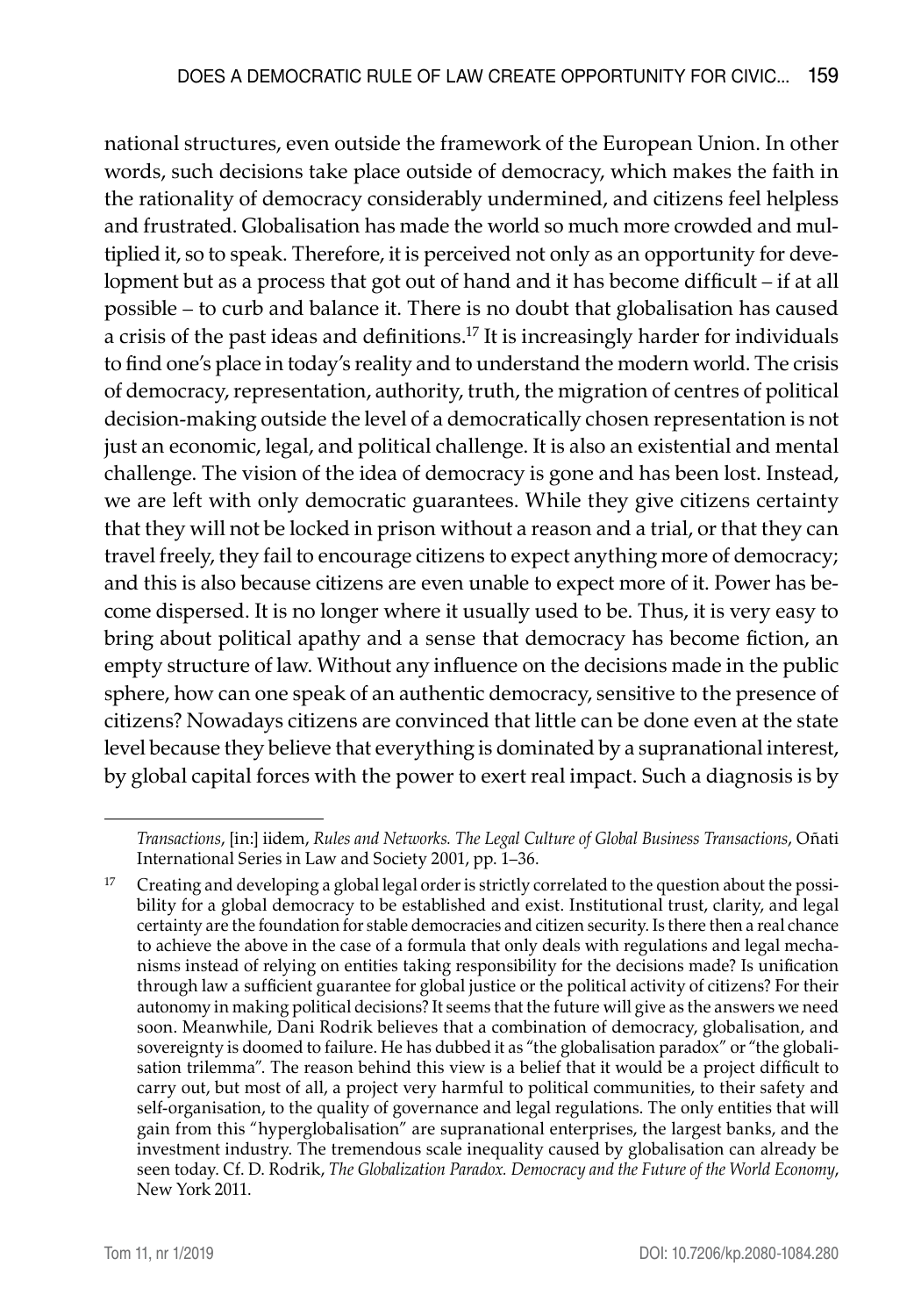no means about fuelling conspiracy theories or blaming it on globalism but rather about highlighting the behaviour that is tolerated although it clearly and openly violates fundamental rights. One such example is the activity of Monsanto – an international corporation that is destroying the natural environment, restricting access to drinking water, and does not care about democratic standards and human rights. And so far, no institution has been able to influence the management of Monsanto and change the situation.<sup>18</sup>

Given its universality, the rule of law is a kind of soft hegemony, which can transform, of course, into a hard hegemony. Hegemony, which is the dominance of law in the public sphere; law that given its central position determines the correct – or lawful – model of the relationships, effects, form, and content of intra-social processes. Whether the said transformation occurs depends on the content of law and on the shape of the mechanism of control of compliance of the public domain with the law in question. Turning to the letter of the law, to the content of the constitution, and a search for sources of legal decisions independent of politics may both protect from and lead to the arbitrariness of power to the same extent. Overseeing the compliance of the political sphere with the law may turn into a hard hegemony if the law stops defining and starts determining the permitted forms of relationships and collaboration, imposing a certain content – relevant to its assumptions and objectives – upon them. The question that comes to mind here is one about the meaning of "the arbitrariness of power" which the rule of law is to offer protection from. Is it arbitrariness of the ruling or of the ruled? Is the protection from arbitrariness of power a safeguard against usurpation as well?

The rule of law may actually work in favour of the liberal, correct, textbook version of democracy, where political passion does not occur. But what about the rule of law as a prerequisite for civic engagement from the perspective of democracy as a space of conflict? The view of democracy put forward by Claude Lefort here seems to be a fully justified choice because on the one hand, the author is aware of the irremovability of the threat inherent to democracy, meaning that there is an ever-present risk of democracy turning into totalitarianism.19 On the other hand, he defines democracy as a prerequisite for civic engagement and liberty and political pluralism, so important in the context of real (not abstract or theoretical) equality and freedom. In a democracy, diversification and conflict are something

<sup>18</sup> See: M.-M. Robin, *The World According to Monsanto. Pollution*, *Politics and Power*, North Geelong, VIC 2010.

<sup>19</sup> See: C. Lefort, *The Question of Democracy*, [in:] idem, *Democracy and Political Theory*, Minnesota, MN 1989, pp. 16–17.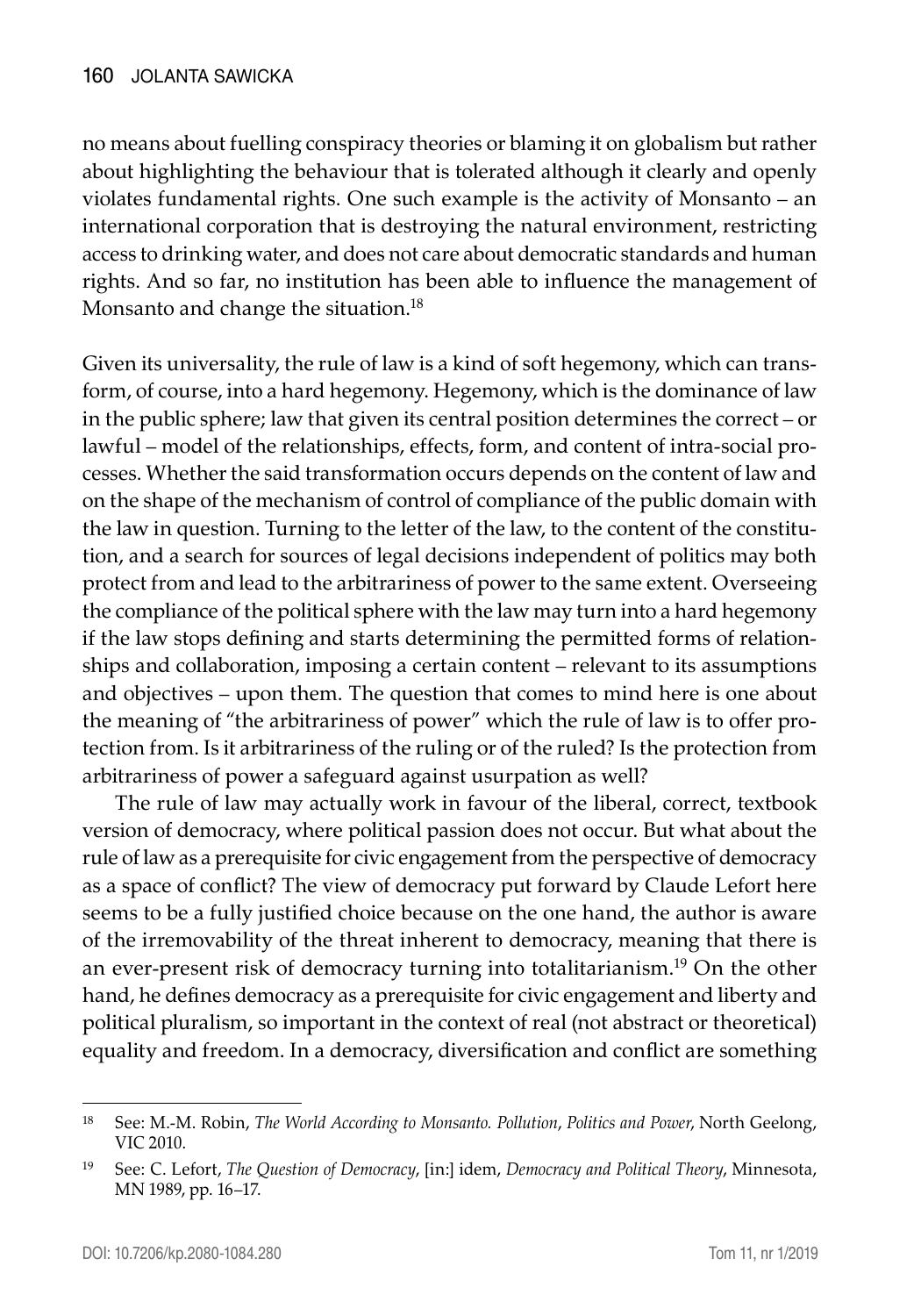natural and desired.<sup>20</sup> But this makes it lack a solid foundation and representation. It is determined, defined by temporariness and uncertainty. Totalitarianism – an irremovable threat underlying democracy – takes its root precisely in the said lack of a well-defined basis. On the one hand, this absence of stability lays the ground for freedom and activity, but on the other, it carries a risk of this ground becoming populated by unity produced for the needs of the current rule, with no divisions or diversity.21 Lefort claims that if the public domain is to act in favour of democracy and political involvement, it should be not amputated of conflict and have a pattern of correct (desired) conduct, behaviour, or thinking transplanted instead. Citizens may not be treated as an identified and defined specific homogeneous mass. Conflicts may also be about the matter of the exercise of power (who does or will exercise it; using what measures), which in practice means that political involvement involves questioning the status quo. Rights, compromises, and other arrangements worked out within the framework of so understood democracy do not have unquestionable sources or content. Treating the public sphere as a domain established once and for all and free of any differences is a contradiction – not an improvement – of democracy.22

According to Lefort, democracy is more of a revolution than a system. It surely is not a synonym of representation institutions, a common electoral right, but a domain of action, a sphere of various decision-making processes (concerning the form of the society, the content and the hierarchy of values) in which citizens should be involved to the same extent as those who are in power. Another question to be asked in the context of the concept of governance is the following: in the light of the so understood democracy, who or what was to legitimise the said conflicts? Who or what will be competent enough to decide that some conflicts are good, legitimate, and beneficial to pluralism and liberty while other ones are not? And finally, is it possible to retain a participatory symmetry between the ruling and the ruled within the framework of a democratic rule of law? Is there no risk of transformation of the rule of law into what Foucault referred to as "governmentality"? After all, there is no guarantee that making law a force that governs the life of a community does not change civil obedience into an order (duty) enforced through measures of coercion. The rule of law, like any other ideology, comes with a vision of perfect coexistence, and therefore calls for reconstructing the community and "tuning" its activity according to the set objectives (in this case one can say that the objective

<sup>20</sup> Ibidem, pp. 17–20.

<sup>21</sup> See: idem, *Democracy and Totalitarianism*, [in:] J.B. Thompson (ed.), *The Political Forms of Modern Society. Bureaucracy, Democracy, Totalitarianism*, Cambridge 1986, pp. 237–245.

<sup>22</sup> See: idem, *Image of the Body and Totalitarianism*, [in:] ibidem, pp. 297–299.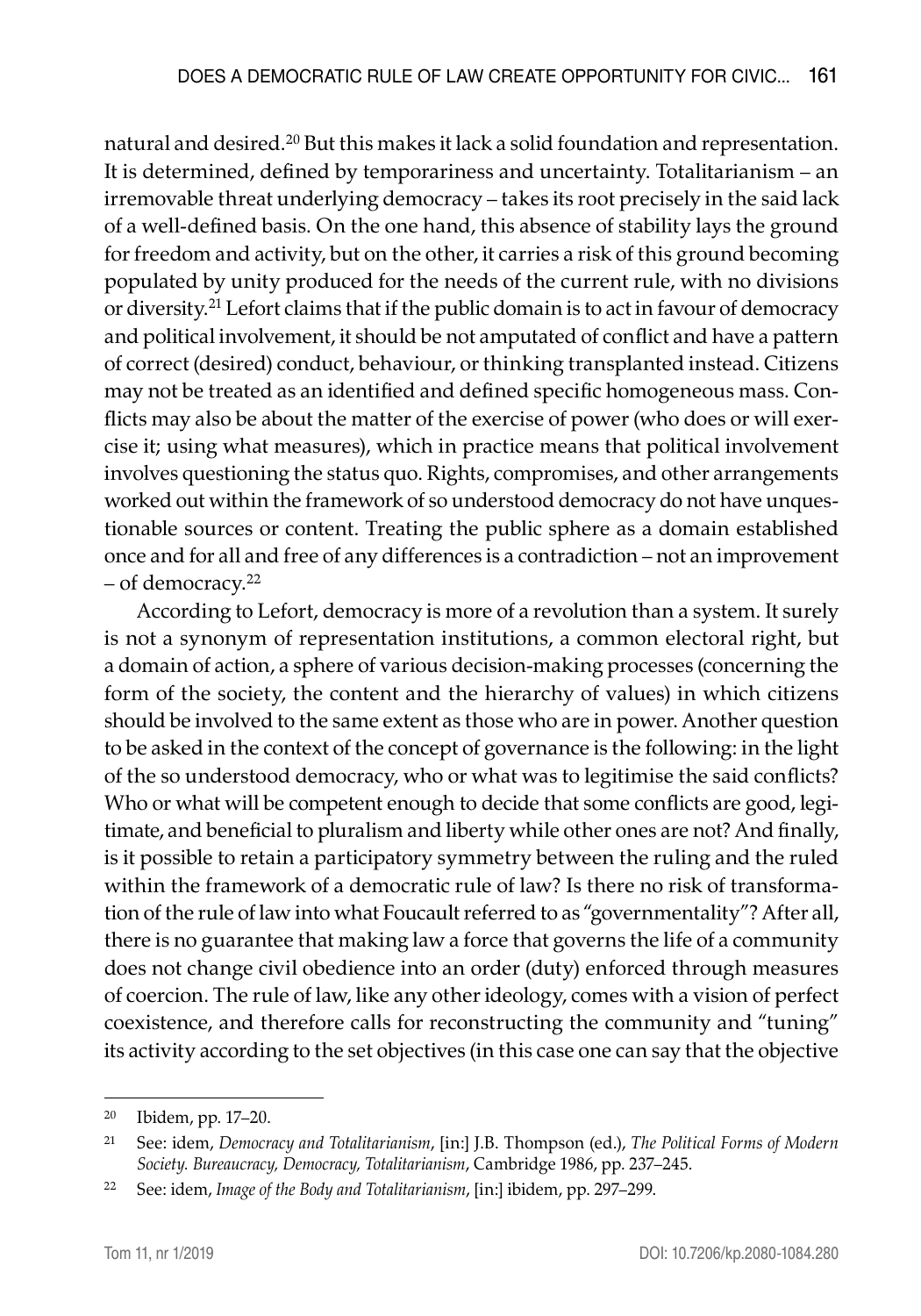of the rule of law is mainly to maintain the status quo determined or arranged for by certain circles). Civic engagement in politics, in turn, is an activity sensitive to circumstances, and therefore flexible and often chaotic (there is no single source of it). An attempt to curb the nature of a social community may result in a new form of authoritarianism, a sort of deterministic automatism. Since the rule of law structures the public sphere around law, where can one look for the space for civic, political, and emancipation activity? Lefort's understanding of democracy, defined mainly by the category of "empty place" of power, shows that the rule of law rather does not provide for such a civic space in its idea because the central position is occupied by law. A king was the central figure in monarchy; in a democracy, this central place needs to be empty; under the rule of law, it is filled again. Keeping this central place empty is essential because it means that every political project is arranged each and every time, formed to address current needs or problems. Every political initiative has a chance. Can the law therefore be subject to such each-time arrangements and not lose any of its validity at the same time? Even if we were to accept that a possibility to interpret the law would be a search for a consensus, how to protect equality before the law? How to keep it impartial or objective in practice? The relationship between the rule of law and civic engagement thus requires a change of approach to the notion of political nature (politics). And so it should not ignore the creative aspect of politics, the fact that solutions are invented and choices are made not only in law but also in politics alike.

It needs to be stressed here that what is political should not be perceived only as disputatious, conflictual.23 It should not be considered in simple – but very meaningful – terms of Schmitt's friend/enemy distinction. Aiming at reaching an understanding and a consensus at the communicative level is not the essence of what is political either, contrary to what Habermas claimed. What is political is not what can be fitted into some rational and universal models. The dimension of political nature is rather of a performative nature. Interpreting political nature in theological terms, meaning through the purpose of, for instance, reaching a consensus in communication, is also a kind of violence against and dominance over the future, and a suppression of spontaneity of action. The conflict in the bosom of democracy underlines the society's potential for emancipation. It shows that the public domain is open, diverse, and ready for citizens' authentic presence. According to Lefort, democracy abolishes an external establishment of power. The source of power is those who act, who take an active part in decision-making, in the dialogue on rights, values, knowledge. Expressing their involvement in the creation of a new order

<sup>23</sup> Cf. M. Paździora, M. Stambulski, *Co może dać nauce prawa polityczność? Przyczynek do przyszłych*  badań, "Archiwum Filozofii Prawa i Filozofii Społecznej" 2014, 1, pp. 55–66.